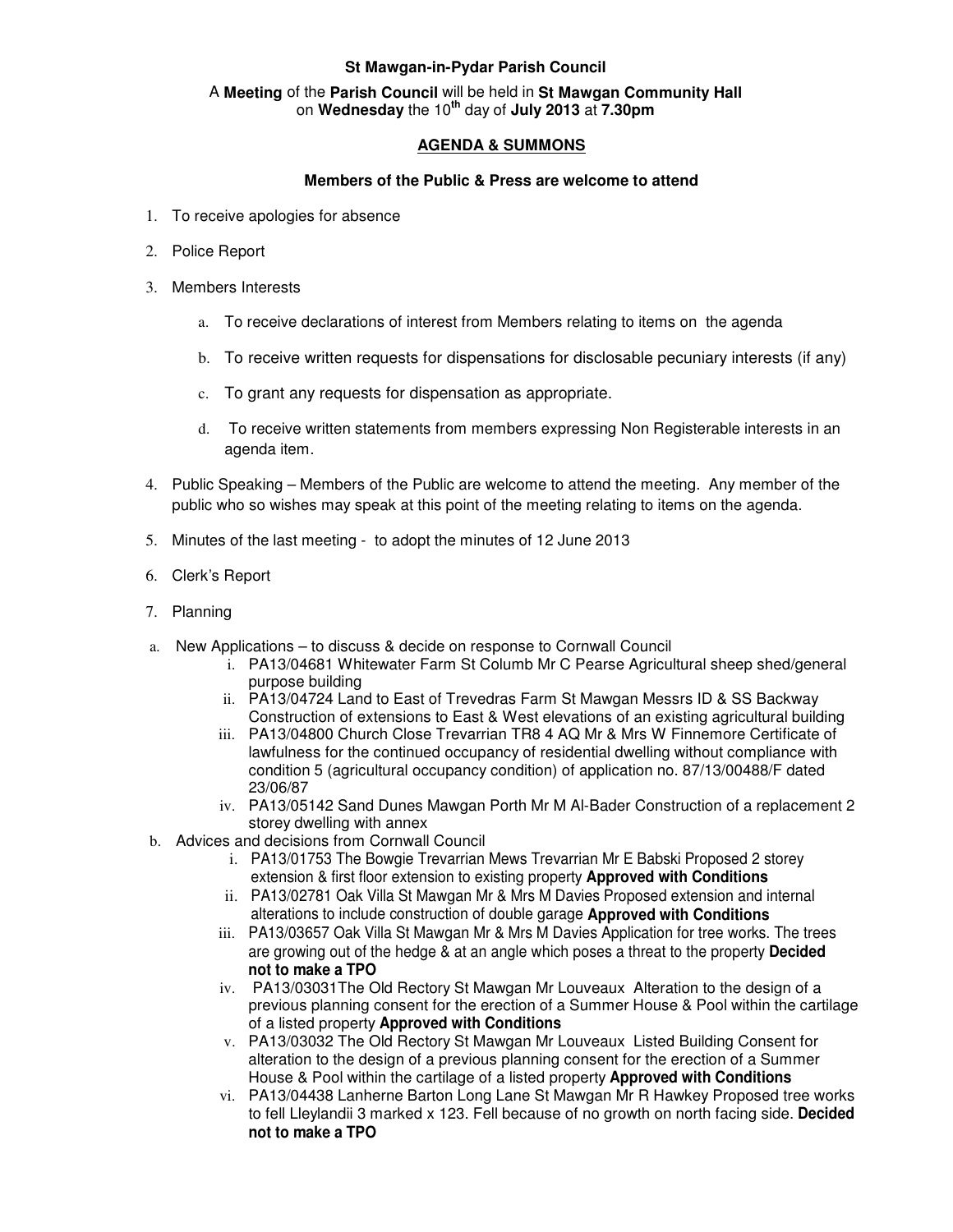- vii. PA13/03840 Mordowr Trevarrian Newquay Mr N Doherty Proposed conversion of existing integral garage to provide granny annex accommodation & floor extension to provide additional bedroom (amended design PA13/01177) **Approved with Conditions**
- viii. PA13/03001 The Annexe Blue Horizons Trenance Mr & Mrs Lynn Removal of condition 3 in relation to decision notice C2/10/00469: to enable annexe to be available for holiday letting **Approved with Conditions**
- ix. PA13/02943 Higher Denzell Farm St Mawgan Mr S Pipkin Variation of Condition 3 in relation to decision notice 10/00017/WIND: Short term extension of the use of the wind monitoring mast to 16 April 2014 **Approved Temporary Period**
- c. To discuss Enforcement Issues To refer any new issues & updates
- d. Affordable Housing Survey
- e. Neighbourhood Planning
- 8. Correspondence for discussion & decision Circulated
	- a. Mr P Davis Points regarding last month's co-option procedures
	- b. Ms L Johnson-Sterling Opening/Closing of Church Lane Gate
	- c. DEFRA Bathing Season Survey Response by 30 September 2013
- 9. Amenity Area
	- a. Working Group Report- Circulated
	- b. Mower Shed update
	- c. Bus Shelter Cleaning Contract To consider renewal of contract with Mr Vickery for a further 3 years
	- d. Bolingey Path Update
	- e. Rabbits at the Burial ground
	- f. Playground update including
		- i. Plans for future
- 10. Beach & Environment
	- a. Working Group Report None Received
- 11. Transport & Rights of Way
	- a. Working Group Report None Received
	- b. Parking issues outside community hall & chapel
- 12. Reports to receive reports from meetings
	- a. Newquay Cornwall Airport Forum 17 June 2013 Circulated
- 13. Accounts
	- a. External Audit Completed- No issues Reported
	- b. To approve payment of accounts
- 14. Risk assessment
	- a. Update 2013- 2014
	- b. Annual Assessment of Financial Risks To approve document
- 15. Correspondence for information All circulated